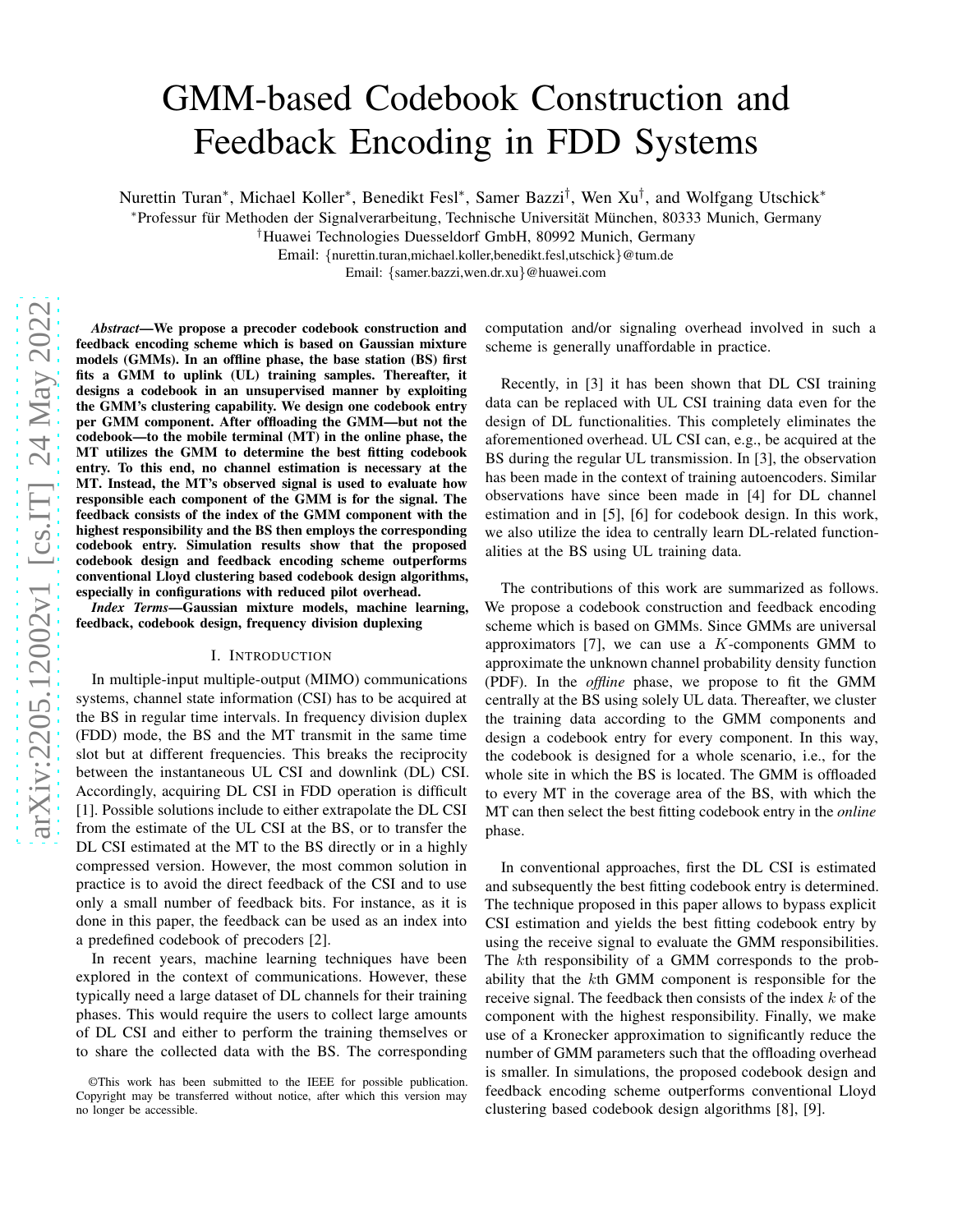### II. SYSTEM MODEL

The DL received signal of a point-to-point MIMO system can be expressed as  $y' = Hx + n'$ , where  $y' \in \mathbb{C}^{N_{\text{rx}}}$  is the receive vector,  $x \in \mathbb{C}^{N_{\text{tx}}}$  is the transmit vector sent over the MIMO channel  $\mathbf{H} \in \mathbb{C}^{N_{\text{rx}} \times N_{\text{tx}}}$ , and  $\mathbf{n}' \sim \mathcal{N}_{\mathbb{C}}(\mathbf{0}, \sigma_n^2 \mathbf{I}_{N_{\text{rx}}})$ denotes the additive white Gaussian noise (AWGN). In this paper, we consider system configurations with  $N_{rx} < N_{tx}$ . The BS is equipped with a uniform rectangular array (URA) and the MT is equipped with a uniform linear array (ULA). If perfect CSI is known to both the transmitter and receiver, and assuming input data with Gaussian distribution, the capacity of the MIMO channel is [10], [11]:

$$
C = \max_{\mathbf{Q} \succeq \mathbf{0}, \text{tr}\, \mathbf{Q} \leq \rho} \log_2 \det \left( \mathbf{I} + \frac{1}{\sigma_n^2} \mathbf{H} \mathbf{Q} \mathbf{H}^{\text{H}} \right), \qquad (1)
$$

where  $Q \in \mathbb{C}^{N_{\text{tx}} \times N_{\text{tx}}}$  is the transmit covariance matrix and the transmit vector is then given by  $x = Q^{1/2} s$  with  $E[ss^H] = I_{N_{\text{tx}}}$  [2]. The optimal transmit covariance matrix  $Q^*$  of the link between the BS and a MT achieves the capacity and can be obtained by decomposing the channel into  $N_{rx}$ parallel streams and employing water-filling [12].

Channel reciprocity can generally not be assumed in FDD systems, e.g., [2]. Therefore, only the MT could compute the optimal transmit covariance matrix  $Q^*$  if it estimated the DL CSI. This makes some form of feedback from the MT to the BS necessary. Ideally, the user would feed the complete DL CSI back to the BS, which is infeasible in general. Instead, typically limited feedback is considered where a small number of  $B$  bits is sent back to the BS. The  $B$  feedback bits are typically used for encoding an index that specifies an element from a set of covariance matrices. That is, the MT and BS share a codebook  $\mathcal{Q} = \{\boldsymbol{Q}_1, \boldsymbol{Q}_2, \dots, \boldsymbol{Q}_{2^B}\}$  of  $2^B$ pre-computed transmit covariance matrices, and the MT is assumed to estimate the DL channel  $H$  and then uses it to determine the best codebook entry  $Q_{k^*}$  via

$$
k^* = \underset{k \in \{1, \ldots, 2^B\}}{\arg \max} \log_2 \det \left( \boldsymbol{I} + \frac{1}{\sigma_n^2} \boldsymbol{H} \boldsymbol{Q}_k \boldsymbol{H}^{\mathrm{H}} \right). \tag{2}
$$

The feedback consists of the index  $k^*$  encoded by  $B$  bits, and the BS employs the transmit covariance matrix  $Q_{k^*}$  for data transmission.

#### III. CHANNEL MODEL AND DATA GENERATION

Version 2.6.1 of the QuaDRiGa channel simulator [13], [14] is used to generate CSI for the UL and DL domains in an urban macrocell (UMa) scenario. The carrier frequencies are 2.53 GHz for the UL and 2.73 GHz for the DL such that there is a frequency gap of 200 MHz. The BS uses a URA with "3GPP-3D" antennas, and the MTs use ULAs with "omnidirectional" antennas. The BS covers a 120° sector and is placed at 25 m height. The minimum and maximum distances between MTs and the BS are 35 m and 500 m, respectively. In 80% of the cases, the MTs are located indoors at different floor levels. The outdoor MTs have a height of 1.5 m.

Many parameters such as path-loss, delay, and angular spreads, path-powers for each subpath, and antenna patterns are different in the DL and UL domain [13]. However, the following parameters are identical: BS location and the MT locations, propagation cluster delays and angles for each multipath component (MPC), and the spatial consistency of the large scale fading parameters. A QuaDRiGa MIMO channel is given by  $\mathbf{H} = \sum_{\ell=1}^{L} \mathbf{G}_{\ell} e^{-2\pi j f_c \tau_{\ell}}$  with  $\ell$  the path number, L the number of MPCs,  $f_c$  the carrier frequency, and  $\tau_\ell$  the  $\ell$ th path delay. The number L depends on whether there is line of sight (LOS), non-line of sight (NLOS), or outdoor-to-indoor (O2I) propagation:  $L_{\text{LOS}} = 37$ ,  $L_{\text{NLOS}} = 61$  or  $L_{\text{O2I}} = 37$ . The coefficients matrix  $G_{\ell}$  consists of one complex entry for each antenna pair and comprises the attenuation of a path, the antenna radiation pattern weighting, and the polarization. As described in the QuaDRiGa manual [14], the generated channels are post-processed to remove the path gain.

#### IV. CHANNEL ESTIMATION

In the pilot transmission phase, the DL received signal is:

$$
Y = HP + N \in \mathbb{C}^{N_{\text{rx}} \times n_p},\tag{3}
$$

where  $n_p$  is the number of transmitted pilots and  $N =$  $[n'_1, n'_2, \ldots, n'_{n_p}] \in \mathbb{C}^{N_{\text{rx}} \times n_p}$ . The pilot matrix  $P \in \mathbb{C}^{N_{\text{tx}} \times n_p}$ is a 2D-DFT (sub)matrix, constructed by the Kronecker product of two discrete Fourier transform (DFT) matrices,  $P =$  $P_h \otimes P_v$ , where each column  $p_p$  of P, for  $p \in \{1, 2, \ldots, n_p\}$ , is normalized such that  $||p_p||^2 = \rho$ , since we employ a URA at the BS [15]. In this work, we consider  $n_p \leq N_{\text{tx}}$ . For what follows, it is convenient to vectorize (3):

$$
y = Ah + n,\tag{4}
$$

with the definitions  $h = \text{vec}(\boldsymbol{H}), y = \text{vec}(\boldsymbol{Y}), n = \text{vec}(\boldsymbol{N}),$  $\boldsymbol{A} = \boldsymbol{P}^{\mathrm{T}} \otimes \boldsymbol{I}_{N_{\mathrm{rx}}}$  and  $\boldsymbol{n} \sim \mathcal{N}_{\mathbb{C}}(\boldsymbol{0},\boldsymbol{\Sigma} = \sigma_n^2 \boldsymbol{I}_{n_p \times N_{\mathrm{rx}}}).$ 

# *A. GMM based Channel Estimation*

A GMM is a PDF of the form [16]

$$
f_{\boldsymbol{h}}^{(K)}(\boldsymbol{h}) = \sum_{k=1}^{K} p(k) \mathcal{N}_{\mathbb{C}}(\boldsymbol{h}; \boldsymbol{\mu}_k, \boldsymbol{C}_k)
$$
(5)

where every summand is one of its K *components*. Maximum likelihood estimates of the parameters of a GMM, i.e, the means  $\mu_k$ , the covariances  $C_k$ , and the mixing coefficients  $p(k)$ , can be computed using a training data set H and an expectation maximization (EM) algorithm, see [16]. GMMs allow for the evaluation of *responsibilities* [16]:

$$
p(k \mid \boldsymbol{h}) = \frac{p(k) \mathcal{N}_{\mathbb{C}}(\boldsymbol{h}; \boldsymbol{\mu}_k, \boldsymbol{C}_k)}{\sum_{i=1}^K p(i) \mathcal{N}_{\mathbb{C}}(\boldsymbol{h}; \boldsymbol{\mu}_i, \boldsymbol{C}_i)}.
$$
(6)

These corresponds to the probability that a given  $h$  was drawn from component  $k$ . Interestingly, GMMs can approximate any continuous PDF arbitrary well [7].

With this GMM background, we now briefly recap the GMM channel estimator from [17]. Given a training data set of channels  $\mathcal{H} = \{h_m = \text{vec}(\mathbf{H}_m)\}_{m=1}^M$ , the EM algorithm is used to compute a K-component GMM  $f_{\mathbf{h}}^{(K)}$  as an approximation of the true but unknown channel PDF  $f_h$ .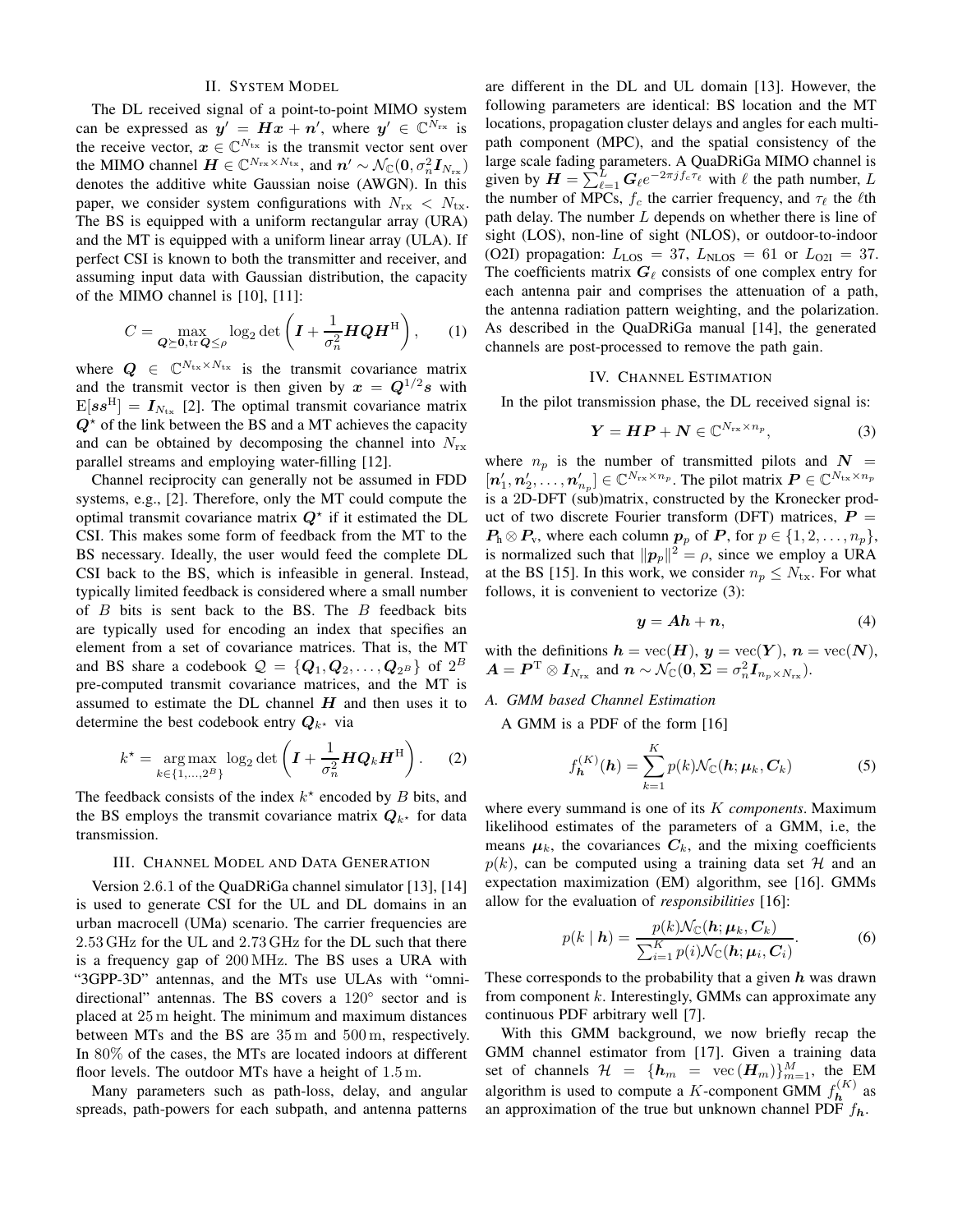The idea in [17], [18] now is to compute the mean squared error (MSE)-optimal estimator  $\hat{h}_{\text{GMM}}^{(K)}$  for channels distributed according to  $f_{\mathbf{h}}^{(K)}$  and to use it to estimate the channels distributed according to  $f_h$ . The motivation for this is that  $\hat{h}^{(K)}_{\text{GMM}}$  converges pointwise to the MSE-optimal estimator for channels distributed according to  $f_h$  as  $K \to \infty$  [17], [18].

The estimator  $\hat{h}_{GMM}^{(K)}$  can be computed in closed form:

$$
\hat{\boldsymbol{h}}_{\text{GMM}}^{(K)}(\boldsymbol{y}) = \sum_{k=1}^{K} p(k \mid \boldsymbol{y}) \hat{\boldsymbol{h}}_{\text{LMMSE},k}(\boldsymbol{y}) \tag{7}
$$

with the responsibilities

$$
p(k \mid \boldsymbol{y}) = \frac{p(k)\mathcal{N}_{\mathbb{C}}(\boldsymbol{y}; \boldsymbol{A}\boldsymbol{\mu}_k, \boldsymbol{A}\boldsymbol{C}_k\boldsymbol{A}^{\mathrm{H}} + \boldsymbol{\Sigma})}{\sum_{i=1}^K p(i)\mathcal{N}_{\mathbb{C}}(\boldsymbol{y}; \boldsymbol{A}\boldsymbol{\mu}_i, \boldsymbol{A}\boldsymbol{C}_i\boldsymbol{A}^{\mathrm{H}} + \boldsymbol{\Sigma})}
$$
(8)

and

$$
\hat{\boldsymbol{h}}_{\text{LMMSE},k}(\boldsymbol{y}) = \boldsymbol{C}_k \boldsymbol{A}^{\text{H}} (\boldsymbol{A}\boldsymbol{C}_k \boldsymbol{A}^{\text{H}} + \boldsymbol{\Sigma})^{-1} (\boldsymbol{y} - \boldsymbol{A}\boldsymbol{\mu}_k) + \boldsymbol{\mu}_k. \tag{9}
$$

The estimator  $\hat{h}_{\text{GMM}}^{(K)}$  calculates a weighted sum of K linear minimum mean square error (LMMSE) estimators—one for each component. The weights  $p(k | y)$  are the probabilities that the current observation  $y$  corresponds to the  $k$ th component.

#### *B. Baseline Channel Estimators*

As a first baseline, we consider a sample covariance matrix based channel estimation approach, where we construct a sample covariance matrix  $\mathbf{C}_s = \frac{1}{M} \sum_{m=1}^{M} \mathbf{h}_m \mathbf{h}_m^{\text{H}}$  given the same set of training samples which is used to fit the GMM and calculate LMMSE channel estimates:

$$
\hat{\boldsymbol{h}}_{\text{s-cov}} = \boldsymbol{C}_s \boldsymbol{A}^{\text{H}} (\boldsymbol{A} \boldsymbol{C}_s \boldsymbol{A}^{\text{H}} + \boldsymbol{\Sigma})^{-1} \boldsymbol{y}.
$$
 (10)

Secondly, compressive sensing approaches commonly assume that the channel exhibits a certain structure:  $h \approx Dt$ , where  $D = D_{rx} \otimes (D_{tx,h} \otimes D_{tx,v})$  is a *dictionary* with oversampled DFT matrices  $D_{rx}$ ,  $D_{tx,h}$  and  $D_{tx,v}$  (cf., e.g., [19]), because we have a URA at the transmitter and a ULA at the receiver side. A compressive sensing algorithm like orthogonal matching pursuit (OMP) [20] can now be used to obtain a sparse vector  $t$ , and the estimated channel is then given by

$$
\hat{h}_{\text{OMP}} = Dt. \tag{11}
$$

Since the sparsity order is not known but the algorithm's performance crucially depends on it, we use a genie-aided approach to obtain a bound on the performance of the algorithm. Namely, we use the true channel (perfect CSI knowledge) to choose the optimal sparsity order.

### V. CODEBOOK DESIGN

#### *A. Proposed Codebook Construction and Encoding Scheme*

As explained around (7), the first step in computing channel estimates via  $\hat{h}_{\text{GMM}}^{(K)}$  consists of determining how likely it is that the current observation  $y$  corresponds to the  $k$ th component of the GMM  $f_{\mathbf{h}}^{(K)}$ , see the responsibility  $p(k \mid \mathbf{y})$ in (8). The idea of the proposed method now is to compute a

codebook transmit covariance matrix  $Q_k$  for every component of the GMM and to use the responsibilities  $p(k | y)$  to determine the feedback index.

In detail, in an offline training phase, we take  $K = 2^B$ as the number of GMM components, use a training data set of channels  $\mathcal{H} = \{h_m\}_{m=1}^M$  to fit a K-component GMM  $f_{\mathbf{h}}^{(K)}$ , and compute a codebook  $\mathcal{Q} = \{Q_k\}_{k=1}^K$  of transmit covariance matrices—one matrix for every GMM component. We explain the codebook construction in another paragraph below. During the online phase, we bypass explicit channel estimation and directly determine a feedback index using the responsibilities computed via y:

$$
k^* = \arg\max_k p(k \mid \mathbf{y}).\tag{12}
$$

Thus, we compute the feedback index  $k^*$  without requiring (estimated) CSI. Note, we thereby also avoid the  $log_2 det$ evaluation in (2). Further, the knowledge of the codebook at the MT is not required. The MT only requires the GMM to compute (12).

We can think of  $p(k | y)$  as an approximation of  $p(k |$  $h)$  from (6), because of the fixed noise covariance of every component. That is, since there is a true underlying channel  $h$ leading to the current observation  $y = Ah + n$ ,  $p(k | y)$  can be seen as an approximation of the probability  $p(k | h)$  that the channel  $h$  was generated from the  $k$ th GMM component. To both gauge the influence of using  $p(k | y)$  instead of  $p(k | h)$ and to evaluate the codebook itself, it is interesting to look at the performance of feedback information calculated as

$$
k^* = \underset{k}{\arg\max} \, p(k \mid \mathbf{h}). \tag{13}
$$

Of course, this approach is not practically feasible because the channel  $h$  would have to be known.

*Codebook construction:* Once the training data set  $H =$  ${h_m}_{m=1}^M$  has been used to fit a K-component GMM, we cluster the training data according to their GMM reponsibilities. That is, we partition  $H$  into  $K$  disjoint sets

$$
\mathcal{V}_k = \{ \mathbf{h} \in \mathcal{H} \mid p(k \mid \mathbf{h}) \ge p(j \mid \mathbf{h}) \text{ for } k \neq j \} \tag{14}
$$

for  $k = 1, \ldots, K$ . For a channel matrix H and a covariance matrix Q, let

$$
r(\boldsymbol{H}, \boldsymbol{Q}) = \log_2 \det \left( \boldsymbol{I} + \frac{1}{\sigma_n^2} \boldsymbol{H} \boldsymbol{Q} \boldsymbol{H}^{\mathrm{H}} \right) \tag{15}
$$

be the spectral efficiency. We now determine the codebook  $\mathcal{Q} = \{Q_k\}_{k=1}^K$  by computing every transmit covariance matrix  $Q_k$  such that it maximizes the summed rate in  $V_k$ :

$$
\mathbf{Q}_k = \underset{\mathbf{Q} \succeq \mathbf{0}}{\arg \max} \frac{1}{|\mathcal{V}_k|} \sum_{\text{vec}(\mathbf{H}) \in \mathcal{V}_k} r(\mathbf{H}, \mathbf{Q}) \tag{16}
$$

subject to 
$$
trace(Q) \leq \rho
$$
 and  $rank Q \leq N_{rx}$ .

This optimization problem is solved via projected gradient descent (PGD), cf. [5], [21].

In summary, the GMM is used twice: Once for codebook construction (done offline) and thereafter to determine a feedback index (done online). For the latter, it is not necessary to estimate the channel and evaluating (2) is avoided.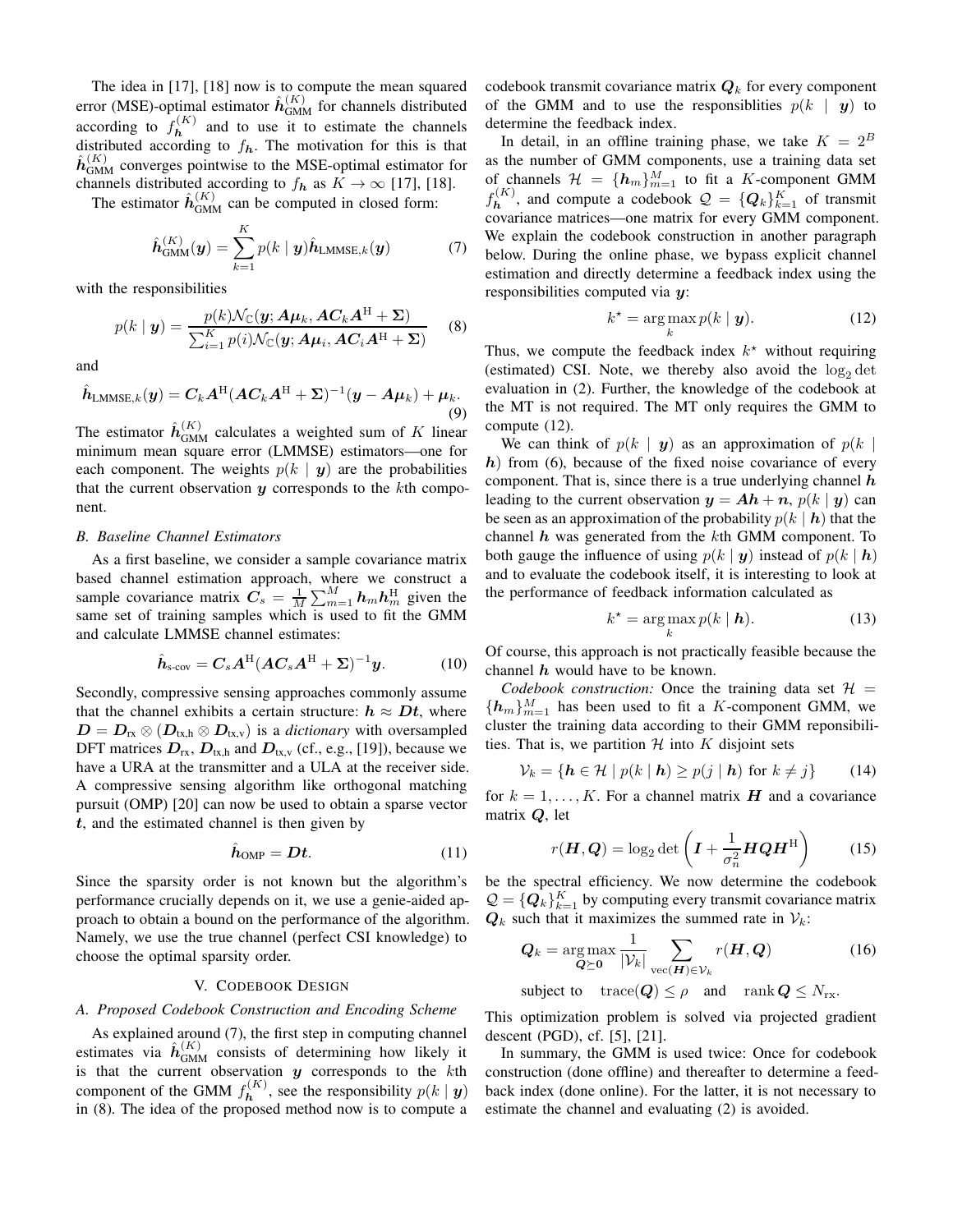### *B. Conventional Codebook Construction Methods*

A standard codebook construction approach makes use of Lloyd's algorithm [8], [9]. Given a training data set of channels  $\mathcal{H} = \{\mathbf{h}_m\}_{m=1}^M$ , the iterative Lloyd clustering algorithm alternates between two stages until a convergence criterion is met. We write  $\{ \boldsymbol{Q}_k^{(i)} \}$  ${k \choose k}_{k=1}^K$  for the codebook in iteration *i*. The two stages in iteration  $i$  are:

1) Divide the training data set H into K clusters  $\mathcal{V}_k^{(i)}$  $\binom{v}{k}$ :

$$
\mathcal{V}_k^{(i)} = \{ \mathbf{h} \in \mathcal{H} \mid r(\mathbf{H}, \mathbf{Q}_k^{(i)}) \ge r(\mathbf{H}, \mathbf{Q}_j^{(i)}) \text{ for } k \ne j \}. \tag{17}
$$

2) Update the codebook:

$$
\mathbf{Q}_k^{(i+1)} = \underset{\mathbf{Q} \succeq \mathbf{0}}{\arg \max} \frac{1}{|\mathcal{V}_k^{(i)}|} \sum_{\text{vec}(\mathbf{H}) \in \mathcal{V}_k^{(i)}} r(\mathbf{H}, \mathbf{Q}) \qquad (18)
$$

subject to  $\text{trace}(\mathbf{Q}) \leq \rho$  and  $\text{rank} \mathbf{Q} \leq N_{\text{rx}}$ .

The optimization problem in stage 2) is again solved via PGD. To initialize the algorithm, stage 1) is replaced with a random partition of  $H$  in the first iteration.

*Lau's heuristic:* In order to avoid solving the costly optimization problem in stage 2) of every iteration, the authors of [9] provide a heuristic for the codebook update: A representative matrix  $S_k^{(i)} = \frac{1}{|\mathcal{V}_k^{(i)}|} \sum_{\text{vec}(\boldsymbol{H}) \in \mathcal{V}_k^{(i)}} \boldsymbol{H}^{\text{H}} \boldsymbol{H}$  is calculated for every cluster  $V_k^{(i)}$ , a  $s_k^{(i)}$ , and then the matrices  $S_k^{(i)}$ calculated for every ensuch  $v_k$ , and then the matrices  $D_k$ <br>are decomposed into  $N_{rx}$  parallel streams and water-filling is employed, yielding the updated codebook entries  $Q_k^{(i+1)}$  $\binom{i+1}{k}$ , see [9].

Analogously, we can replace the optimization problem in (16) with the described heuristic from [9] to compute a transmit covariance matrix for every GMM component. However, as the simulation results in Section VII show, the performance with PGD is better, especially in the high signalto-noise ratio (SNR) regime.

#### VI. COMPLEXITY ANALYSIS

The responsibilities in (6) or (8) are calculated by evaluating Gaussian densities. A Gaussian density with mean  $\boldsymbol{\mu} \in \mathbb{C}^N$ and covariance matrix  $C \in \mathbb{C}^{N \times N}$  can be written as

$$
\mathcal{N}_{\mathbb{C}}(\boldsymbol{h};\boldsymbol{\mu},\boldsymbol{C})=\frac{\exp(-(h-\boldsymbol{\mu})^{\mathrm{H}}\boldsymbol{C}^{-1}(\boldsymbol{h}-\boldsymbol{\mu}))}{\pi^N\det(\boldsymbol{C})}.
$$
 (19)

Since the GMM covariance matrices and mean vectors do not change between observations, the inverse and the determinant of the densities can be pre-computed once. Therefore, the online evaluation is dominated by matrix-vector multiplications and has a complexity of  $\mathcal{O}(N^2)$ , where  $N = N_{\text{tx}}N_{\text{rx}}$  to evaluate  $p(k | h)$  in (6) (assuming perfect CSI), or  $N = n_p N_{rx}$ to evaluate  $p(k | y)$  in (8) using the observations y.

## *A. Kronecker Approximation for Saving Complexity*

In order for a MT to be able to compute feedback indices, the parameters of the GMM  $f_{\mathbf{h}}^{(K)}$  $h^{(R)}$  need to be offloaded to the MT upon entering the BS's coverage area. As demonstrated in a numerical example below, the number of GMM parameters can be quite large. This is mainly due to the large number of parameters of the GMM's covariance matrices. As a remedy, we can constrain the GMM covariance matrices to a particular form with less parameters.

For spatial correlation scenarios, a well-known assumption is that the scattering in the vicinity of the transmitter and of the receiver are independent of each other, cf. [22]. This assumption leads to channel covariance matrices  $C$ , which can be decomposed into the Kronecker product of a transmit and receive side spatial covariance matrix:  $C = C_{tx} \otimes C_{rx}$ . As in [18], we use this assumption to construct a GMM consisting of Kronecker product covariance matrices  $C_k = C_{tx,k} \otimes C_{rx,k}$ .

The procedure suggested thus far is to fit a single GMM using the vectorized channel training data  $\mathcal{H} = \{h_m =$  $\text{vec}(\boldsymbol{H}_{m})\}_{m=1}^{M}$  of dimension  $N = N_{\text{tx}}N_{\text{rx}}$ . This results in unconstrained GMM covariance matrices of dimension  $N \times N$ . To achieve Kronecker product covariance matrices, a two stage procedure is used in [18]. First, we fit two independent "transmit and receive GMMs" with respective covariance matrices of dimensions  $N_{\text{tx}} \times N_{\text{tx}}$  and  $N_{\text{rx}} \times N_{\text{rx}}$ . To this end, all rows of  $\{\boldsymbol{H}_m\}_{m=1}^M$  are used to fit a  $K_{\mathrm{tx}}$ -component transmit GMM, and all columns of  $\{\boldsymbol{H}_m\}_{m=1}^M$  are used to fit a  $K_{\text{rx}}$ -component receive GMM. Thereafter, a  $K = K_{\text{tx}}K_{\text{rx}}$ -component GMM with Kronecker covariance matrices of dimension  $N \times N$  is obtained by computing all Kronecker products  $C_{tx,i} \otimes C_{rx,j}$ of the transmit GMM covariance matrices  $C_{tx,i}$  and receive GMM covariance matrices  $C_{rx,j}$ . Please refer to [18] for more details. The advantages of the Kronecker GMM are a lower offline training complexity, the ability to parallelize the fitting process, and the need for fewer training samples since the Kronecker GMM has much fewer parameters.

*Numerical example:* To illustrate the difference in the number of GMM parameters, we plug in the simulation parameters which we consider in Section VII. There, we have,  $N_{\text{tx}} = 32$ ,  $N_{\text{rx}}$  = 16,  $K_{\text{tx}}$  = 16 and  $K_{\text{rx}}$  = 4, which yields  $N =$  $N_{\text{tx}}N_{\text{rx}} = 512$  and  $K = K_{\text{tx}}K_{\text{rx}} = 64$ . The normal GMM consists of  $K = 64$  covariance matrices of dimension  $N \times N$ which means that it has  $K \frac{N(N+1)}{2} = 8404992$  covariance parameters (taking symmetries into account). By contrast, the Kronecker GMM has only  $K_{rx} \frac{N_{rx}(N_{rx}+1)}{2} + K_{tx} \frac{N_{tx}(N_{tx}+1)}{2} =$ 8992 covariance parameters. Therefore, with the Kronecker GMM, the number of parameters which need to be offloaded is drastically reduced. For this reason, we consider the Kronecker GMM in Section VII.

#### VII. SIMULATION RESULTS

The BS equipped with a URA has in total  $N_{\text{tx}} = 32$  antenna elements, with  $N_{\text{tx,v}} = 4$  vertical and  $N_{\text{tx,h}} = 8$  horizontal elements. At the MT we have a ULA with  $N_{rx} = 16$ . We consider  $B = 6$  feedback bits and thus  $K = 2^6 = 64$ .

We generate datasets with  $30 \cdot 10^3$  channels for both the UL and DL domain of the scenario:  $\mathcal{H}^{UL}$  and  $\mathcal{H}^{DL}$ . The UL channels have a dimension of  $32 \times 16$  and the DL channels have a dimension of  $16 \times 32$ . The data samples are normalized such that  $E[\|\boldsymbol{h}\|^2] = N = N_{\text{tx}}N_{\text{rx}}$  holds for the vectorized channels. We further set  $\rho = 1$  which allows us to define the SNR as  $\frac{1}{\sigma_n^2}$ . We split the two sets  $\mathcal{H}^{\text{UL}}$  and  $\mathcal{H}^{\text{DL}}$  into a training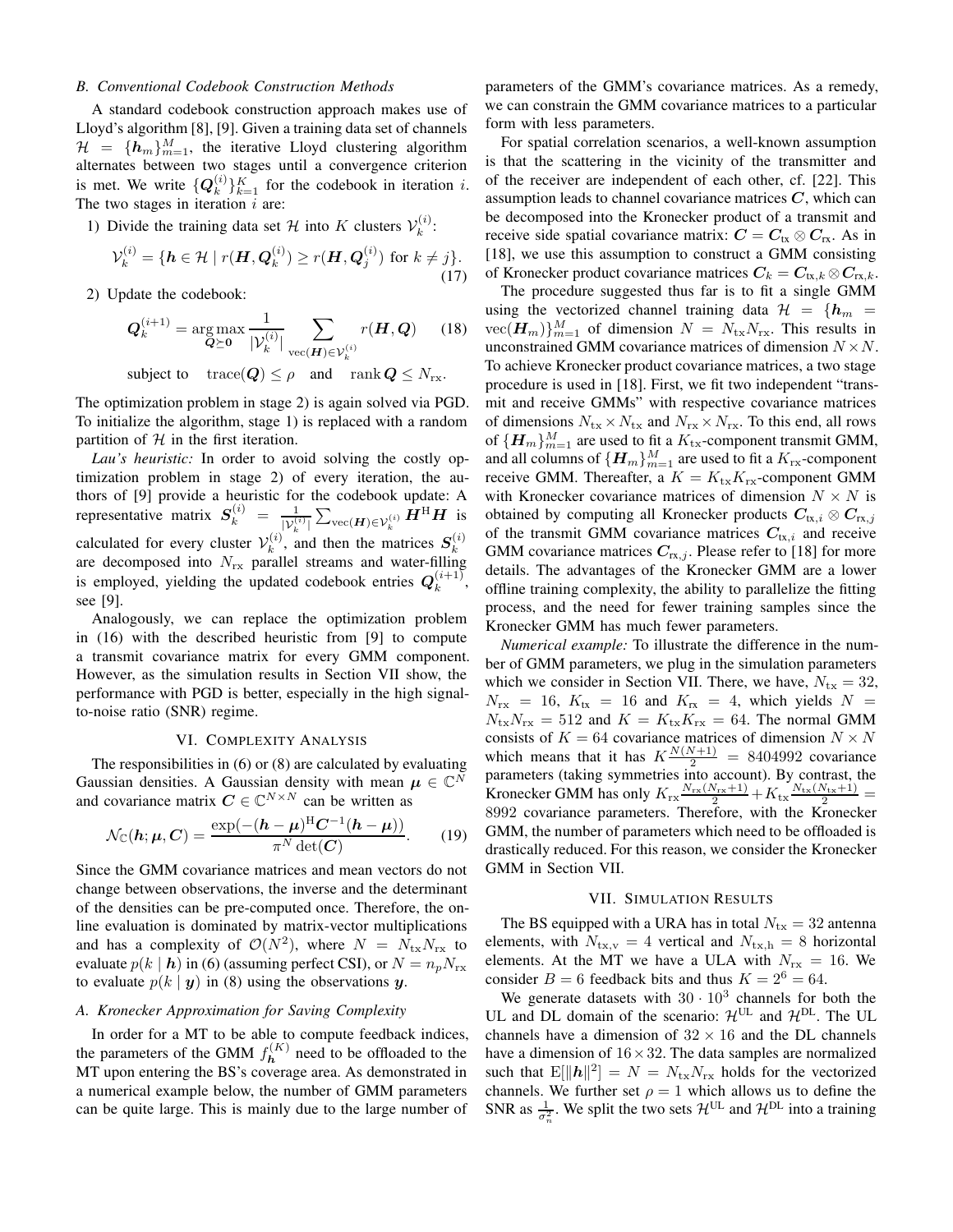set with  $M = 20 \cdot 10^3$  samples, and the remaining samples constitute an evaluation set:  $\mathcal{H}_{\text{train}}^{\text{UL}}, \mathcal{H}_{\text{eval}}^{\text{UL}}, \mathcal{H}_{\text{train}}^{\text{DL}},$  and  $\mathcal{H}_{\text{eval}}^{\text{DL}}$ . However, the UL evaluation set  $\mathcal{H}_{\text{eval}}^{\text{UL}}$  is not relevant for our considerations and the following transmit strategies are always evaluated on  $\mathcal{H}_{eval}^{DL}$ , i.e., in the DL domain. When we fit the GMM based on  $\mathcal{H}_{\text{train}}^{\text{UL}}$ , we transpose all elements of the set to emulate a DL.

In the following, we depict the normalized spectral efficiency (nSE) as performance measure. The spectral efficiencies achieved with a given transmit covariance matrix are normalized by the spectral efficiency achieved with the optimal transmit covariance matrix which is given by decomposing the channel into  $N_{rx}$  parallel streams and employing water-filling [12]. The empirical complementary cumulative distribution function (cCDF)  $P(nSE > s)$  of the normalized spectral efficiency denoted by the variable s (the corresponding random variable is simply denoted by nSE), is used to depict the empirical probability that the nSE exceeds a specific value s.

We consider the following baseline transmit strategies:

*i*) The curves labeled "uni pow cov" represent uniform power allocation where the transmit covariance matrix is given by  $Q = \frac{\rho}{N_{\text{tx}}} I$ . In this case, no CSI knowledge or codebook is used.

*ii*) Moreover, "uni pow eigsp" depicts the transmit strategy where a transmit covariance matrix is calculated by allocating equal power on the eigenvectors of the channel. That is, the channel is decomposed into  $N_{rx}$  parallel streams and  $\frac{\rho}{N_{rx}}$ power is allocated to each stream. Note, this approach is infeasible because the BS would require full knowledge of the DL channel (or its eigenvectors).

In Fig. 1(a), we set the SNR  $= 0$  dB. The conventional codebook construction approaches are denoted by "Lloyd PGD UL/DL" and "Lloyd Lau UL/DL", depending on whether PGD or Lau's heuristic is used to update the codebook in the second stage of the iterative Lloyd clustering algorithm, and depending on whether  $\mathcal{H}_{\text{train}}^{\text{UL}}$  or  $\mathcal{H}_{\text{train}}^{\text{DL}}$  is used as training data to construct the codebooks. With these approaches, the codebook is known to the BS and the MT and additionally perfect CSI is assumed at the MT. Each user then selects the best possible codebook entry by evaluating (2). PGD seems to be slightly better than Lau's heuristic. Further, using DL or UL training data results in approximately the same performance.

The proposed codebook construction and encoding scheme is denoted by "GMM PGD UL/DL" and "GMM Lau UL/DL", again depending on whether PGD or Lau's heuristic is used to construct the codebook. We either use  $\mathcal{H}_{\text{train}}^{\text{UL}}$  or  $\mathcal{H}_{\text{train}}^{\text{DL}}$  as training data to fit the GMM and to construct the codebook as described in V-A. With our proposed approach, the knowledge of the codebook at the MT is not required. After offloading the GMM to the MT and given perfect CSI knowledge, the MT can then simply determine the feedback index by evaluating (13). Again, PGD is slightly better than Lau's heuristic, and using DL or UL training data results in approximately the same performance. The proposed GMM approach performs slightly worse in comparison to the conventional Lloyd clustering





Fig. 1: Empirical cCDFs of the normalized (by the optimal transmit strategy) spectral efficiencies achieved with different codebooks and transmit strategies evaluated with perfect CSI.

approach. In Fig. 1(b), we set  $SNR = 10$  dB, and observe similar results. Interestingly, "GMM Lau UL/DL" performs better than "Lloyd Lau UL/DL".

However, assuming perfect CSI at the MT is not feasible. In fact, it is desired to obtain relatively good system performances with estimated CSI, where typically only a fraction of the number of transmit antennas  $N_{tx}$  is used as the number of pilots  $n_p$ , i.e., when considering systems with reduced pilot overhead. In the following, we consider the proposed codebook construction and encoding scheme and the conventional Lloyd clustering algorithm exclusively with PGD due to its superior performance. Additionally, we only consider UL training data in the remainder.

In Fig. 2(a), the SNR = 0 dB and we have  $n_p = 8$ . We depict results for the conventional Lloyd clustering approach, where we first estimate the channel either via OMP (11), or the sample covariance approach (10), or via the GMM estimator (7), and then select a transmit covariance matrix by evaluating (2) given the estimated channel: "Lloyd PGD,  $\hat{h}_{\text{OMP}}$ ", "Lloyd PGD,  $\hat{h}_{\text{s-cov}}$ ", and "Lloyd PGD,  $\hat{h}_{\text{GMM}}^{(K)}$ ". As can be seen, estimating the channel via the GMM estimator gives the best performance when considering the conventional approach.

By contrast, with our proposed approach denoted by "GMM PGD, y", where we bypass channel estimation and directly evaluate (12) for determining a feedback index, we achieve an even better performance as compared to the conventional approach. With the curves "Lloyd PGD, h", and "GMM PGD,  $h$ " we depict the case of assuming perfect CSI knowledge (this is a performance bound). A similar observation can also be made in Fig. 2(b), where the  $SNR = 15 \text{ dB}$  and we only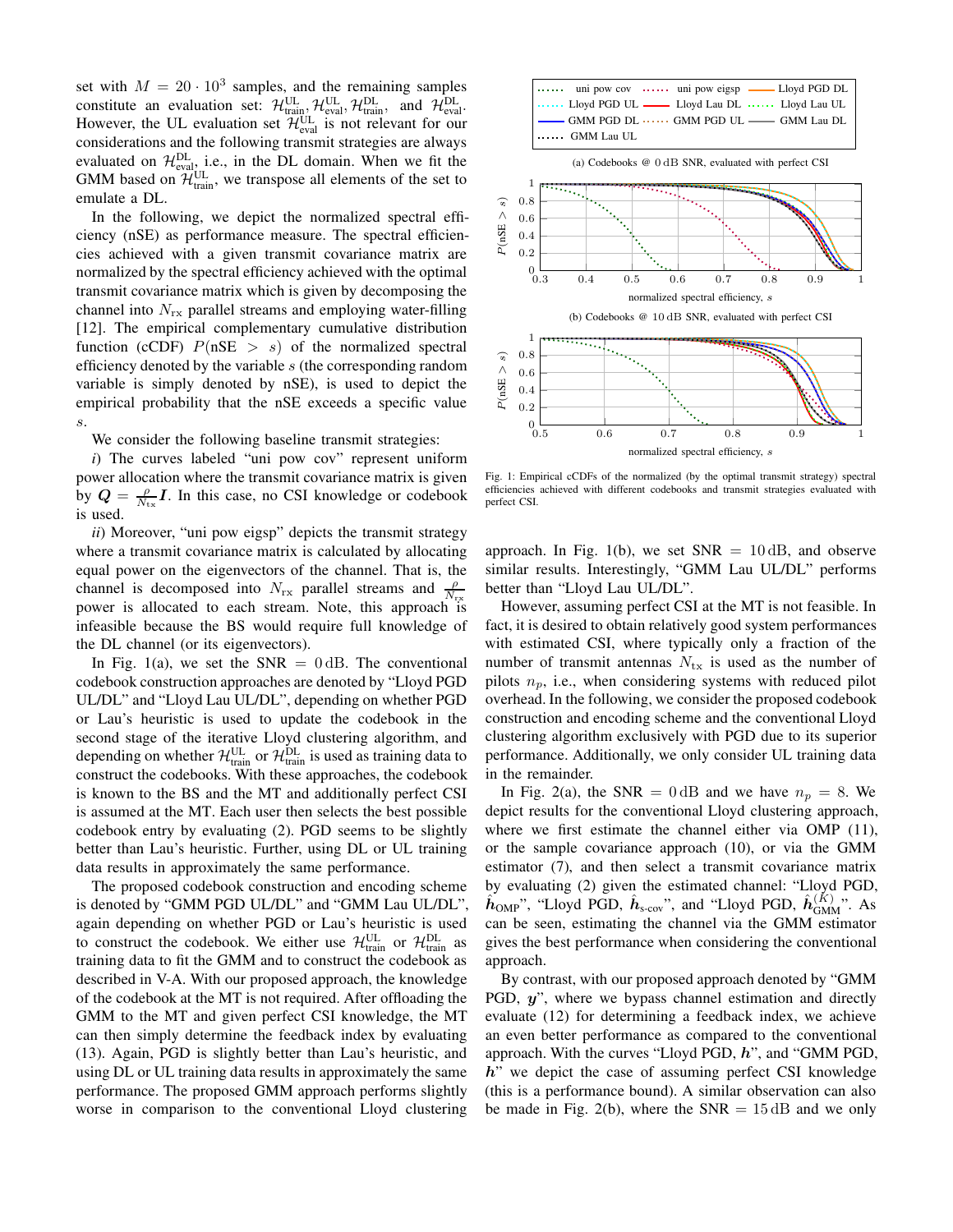

Fig. 2: Empirical cCDFs of the normalized (by the optimal transmit strategy) spectral efficiencies achieved with different codebooks and transmit strategies evaluated with imperfect CSI.



Fig. 3: The probability that the nSE of a certain transmit strategy exceeds 80% of the optimal transmit strategy's spectral efficiency for a varying number of pilots.

have  $n_p = 4$  pilots.

In Fig. 3(a), we set  $SNR = 0$  dB and in Fig. 3(b) we have SNR =  $5 \text{ dB}$ , we fix  $s = 0.8$  and consider  $P(\text{nSE} > 0.8)$ for a varying number of pilots  $n_p$ . We see, that our proposed approach is especially beneficial in the low number of pilots regime and outperforms the conventional approach, which requires both channel estimation and the evaluation of (2).

#### VIII. CONCLUSION AND OUTLOOK

We proposed a codebook construction and feedback encoding scheme which is based on GMMs. The proposed approach involves an offline phase where a GMM is fitted and a codebook is constructed at the BS using solely UL data. In the online phase, the same GMM, which is offloaded to a

MT upon entering the coverage area of the BS, was used for feedback encoding. Simulation results confirmed the validity of this approach, especially in configurations with a reduced pilot overhead. In future work, we will investigate the GMM based feedback encoding principle for systems with multiple users.

#### **REFERENCES**

- [1] E. Björnson, L. Sanguinetti, H. Wymeersch, J. Hoydis, and T. L. Marzetta, "Massive MIMO is a reality–What is next? five promising research directions for antenna arrays," *Digital Signal Processing*, vol. 94, pp. 3 – 20, 2019, special Issue on Source Localization in Massive MIMO.
- [2] D. J. Love, R. W. Heath, V. K. N. Lau, D. Gesbert, B. D. Rao, and M. Andrews, "An overview of limited feedback in wireless communication systems," *IEEE J. Sel. Areas Commun.*, vol. 26, no. 8, pp. 1341– 1365, 2008.
- [3] W. Utschick, V. Rizzello, M. Joham, Z. Ma, and L. Piazzi, "Learning the csi recovery in fdd systems," *IEEE Trans. on Wireless Commun.*, 2022.
- [4] B. Fesl, N. Turan, M. Koller, M. Joham, and W. Utschick, "Centralized learning of the distributed downlink channel estimators in FDD systems using uplink data," in *WSA 2021; 25th Int. ITG Workshop on Smart Antennas*, 2021, pp. 1–6.
- [5] N. Turan, M. Koller, S. Bazzi, W. Xu, and W. Utschick, "Unsupervised learning of adaptive codebooks for deep feedback encoding in fdd systems," in *2021 55th Asilomar Conference on Signals, Systems, and Computers*, 2021, pp. 1464–1469.
- [6] N. Turan, M. Koller, V. Rizzello, B. Fesl, S. Bazzi, W. Xu, and W. Utschick, "On distributional invariances between downlink and uplink MIMO channels," in *WSA 2021; 25th Int. ITG Workshop on Smart Antennas*, 2021, pp. 1–6.
- [7] T. T. Nguyen, H. D. Nguyen, F. Chamroukhi, and G. J. McLachlan, "Approximation by finite mixtures of continuous density functions that vanish at infinity," *Cogent Math. Statist.*, vol. 7, no. 1, p. 1750861, 2020.
- [8] Y. Linde, A. Buzo, and R. Gray, "An algorithm for vector quantizer design," *IEEE Trans. Commun.*, vol. 28, no. 1, pp. 84–95, Jan. 1980.
- [9] V. Lau, Y. Liu, and T.-A. Chen, "On the design of MIMO blockfading channels with feedback-link capacity constraint," *IEEE Trans. on Commun.*, vol. 52, no. 1, pp. 62–70, 2004.
- [10] A. Goldsmith, *Wireless Communications*. Cambridge Univ. Press, 2005.
- [11] A. Goldsmith, S. Jafar, N. Jindal, and S. Vishwanath, "Capacity limits of MIMO channels," *IEEE J. Sel. Areas Commun.*, vol. 21, no. 5, pp. 684–702, 2003.
- [12] I. E. Telatar, "Capacity of multi-antenna gaussian channels," *Eur. Trans. on Telecommun.*, vol. 10, pp. 585–595, 1999.
- [13] S. Jaeckel, L. Raschkowski, K. Börner, and L. Thiele, "Quadriga: A 3-d multi-cell channel model with time evolution for enabling virtual field trials," *IEEE Trans. Antennas Propag.*, vol. 62, no. 6, pp. 3242–3256, 2014.
- [14] S. Jaeckel, L. Raschkowski, K. Börner, L. Thiele, F. Burkhardt, and E. Eberlein, "Quadriga: Quasi deterministic radio channel generator, user manual and documentation," Fraunhofer Heinrich Hertz Institute, Tech. Rep., v2.2.0, 2019.
- [15] Y. Tsai, L. Zheng, and X. Wang, "Millimeter-wave beamformed fulldimensional MIMO channel estimation based on atomic norm minimization," *IEEE Trans. on Commun.*, vol. 66, no. 12, pp. 6150–6163, 2018.
- [16] C. M. Bishop, *Pattern Recognition and Machine Learning (Information Science and Statistics)*. Berlin, Heidelberg: Springer-Verlag, 2006.
- [17] M. Koller, B. Fesl, N. Turan, and W. Utschick, "An Asymptotically Optimal Approximation of the Conditional Mean Channel Estimator based on Gaussian Mixture Models," in *IEEE Int. Conf. on Acoust., Speech and Signal Process.*, 2022, pp. 5268–5272.
- [18] -, "An Asymptotically Optimal Approximation of the Conditional Mean Channel Estimator based on Gaussian Mixture Models," 2021, arXiv preprint: 2112.12499.
- [19] A. Alkhateeb, G. Leus, and R. W. Heath, "Compressed sensing based multi-user millimeter wave systems: How many measurements are needed?" in *2015 IEEE Int. Conf. on Acoust., Speech and Signal Process. (ICASSP)*, 2015, pp. 2909–2913.